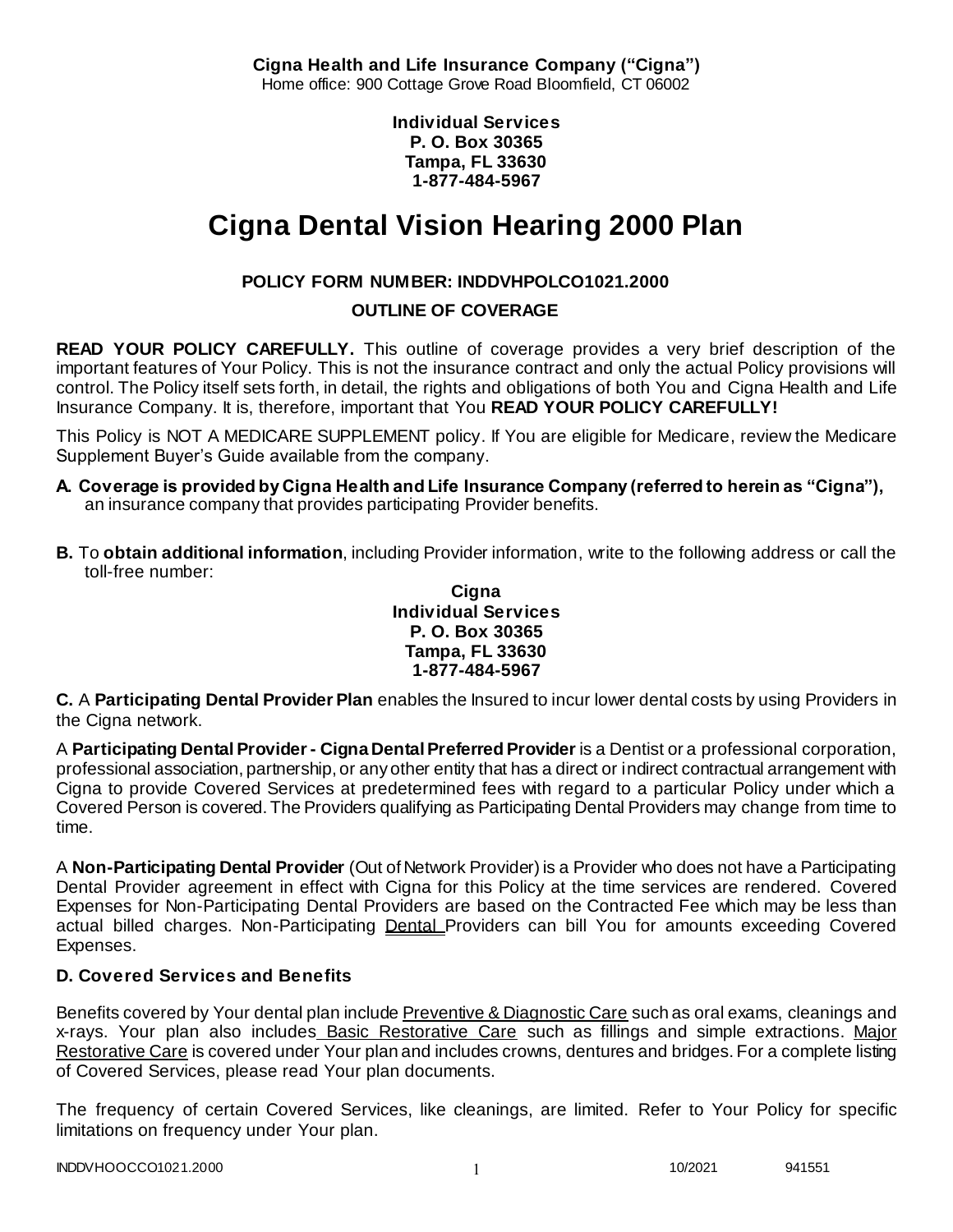## **Schedule of Benefits (Who Pays What)**

The benefits outlined in the table below show the payment percentages for Covered Expenses **AFTER** any applicable Deductibles have been satisfied unless otherwise stated.

# **CIGNA DENTAL, VISION, AND HEARING INSURANCE** *The Schedule*

#### **For You and Your Dependents**

#### **The Schedule – Dental Benefits**

If You select a Participating Dental Provider, Your cost will be less than if You select a Non-Participating Dental Provider.

#### **Emergency Services**

The Benefit Percentage payable for Emergency Services charges made by a Non-Participating Dental Provider is the same Benefit Percentage as for Participating Dental Provider Charges. Dental Emergency services are required immediately to either alleviate pain or to treat the sudden onset of an acute dental condition. These are usually minor procedures performed in response to serious symptoms, which temporarily relieve significant pain, but do not effect a definitive cure, and which, if not rendered, will likely result in a more serious dental or medical complication.

#### **Dental Deductibles**

Dental Deductibles are expenses to be paid by You or Your Dependent. Dental Deductibles are in addition to any Coinsurance. Once the Dental Deductible maximum in The Schedule has been reached, You and Your family need not satisfy any further dental deductible for the rest of that year.

#### **Participating Dental Provider Payment**

Participating Dental Provider services are paid based on the Contracted Fee agreed upon by the provider and Cigna.

#### **Non-Participating Dental Provider Payment**

Non-Participating Dental Provider services are paid based on the Contracted Fee.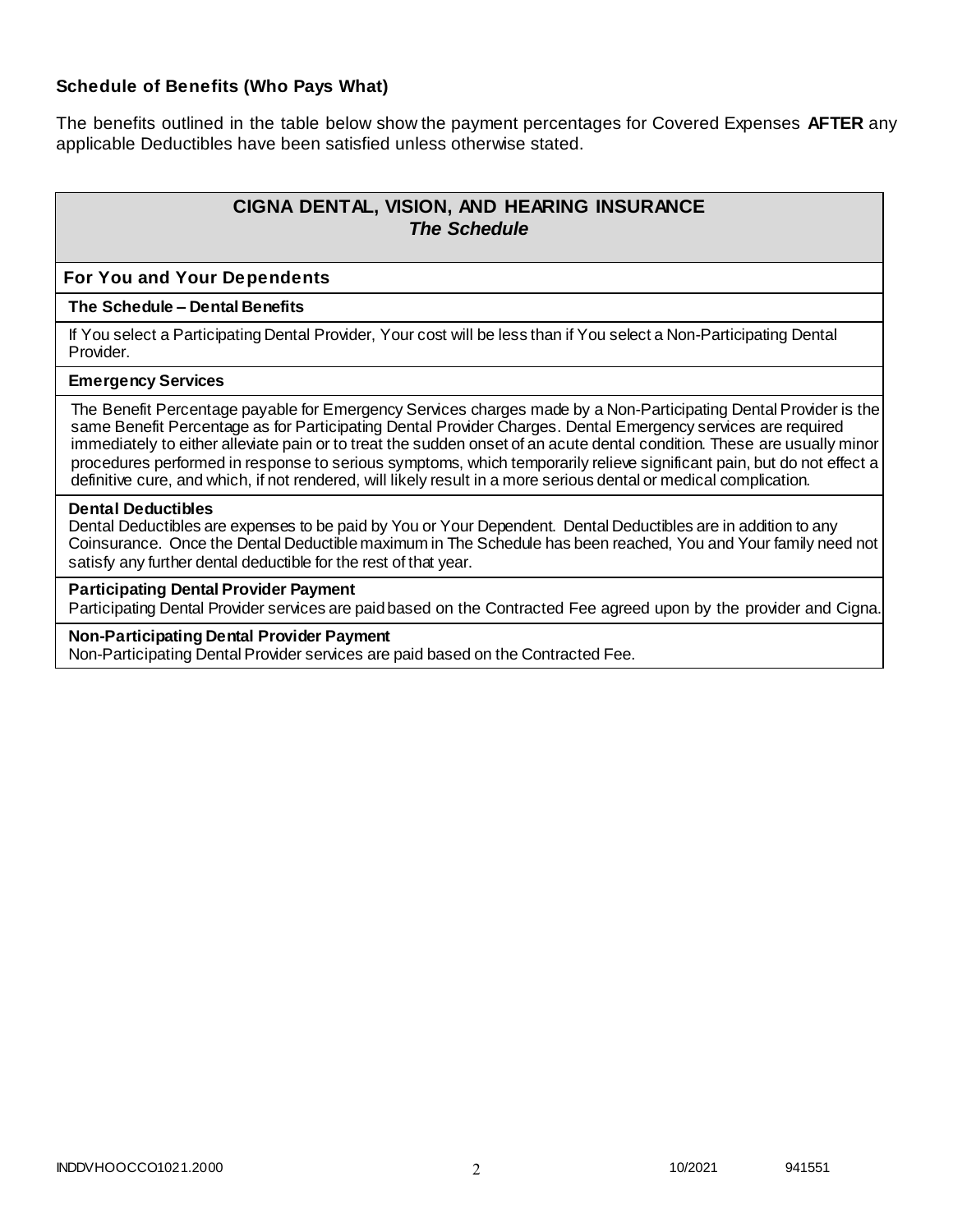| DENTAL BENEFIT HIGHLIGHTS                                                                                                                                                                                                                                                 |                                                  |
|---------------------------------------------------------------------------------------------------------------------------------------------------------------------------------------------------------------------------------------------------------------------------|--------------------------------------------------|
| Classes I, II, III<br><b>Calendar Year Maximum</b>                                                                                                                                                                                                                        | \$1,500 per person                               |
| <b>Calendar Year Dental Deductible</b><br>Individual                                                                                                                                                                                                                      | \$100 per person<br>Not Applicable to Class I    |
| <b>Class I</b>                                                                                                                                                                                                                                                            | The Percentage of Covered Expenses the Plan Pays |
| Preventive Care<br>Oral Exams<br>Routine Cleanings<br>Routine X-rays<br>Non-Routine X-rays<br><b>Fluoride Application</b><br><b>Sealants</b><br>Space Maintainers (non-orthodontic)<br>Emergency Care to Relieve Pain                                                     | 100%                                             |
| <b>Class II</b>                                                                                                                                                                                                                                                           | The Percentage of Covered Expenses the Plan Pays |
| <b>Basic Restorative</b><br>Fillings<br>Surgical Extraction of Impacted Teeth<br>Oral Surgery, Simple Extractions<br>Relines, Rebases, and Adjustments<br>Repairs - Bridges, Crowns, and Inlays<br>Repairs - Dentures                                                     | 70% after dental deductible                      |
| <b>Class III</b>                                                                                                                                                                                                                                                          | The Percentage of Covered Expenses the Plan Pays |
| <b>Major Restorative</b><br>Crowns / Inlays / Onlays<br>Root Canal Therapy / Endodontics<br><b>Minor Periodontics</b><br><b>Major Periodontics</b><br>Oral Surgery, All Except Simple Extractions<br>Prosthesis Over Implant<br>Anesthetics<br>Dentures<br><b>Bridges</b> | 50% after dental deductible                      |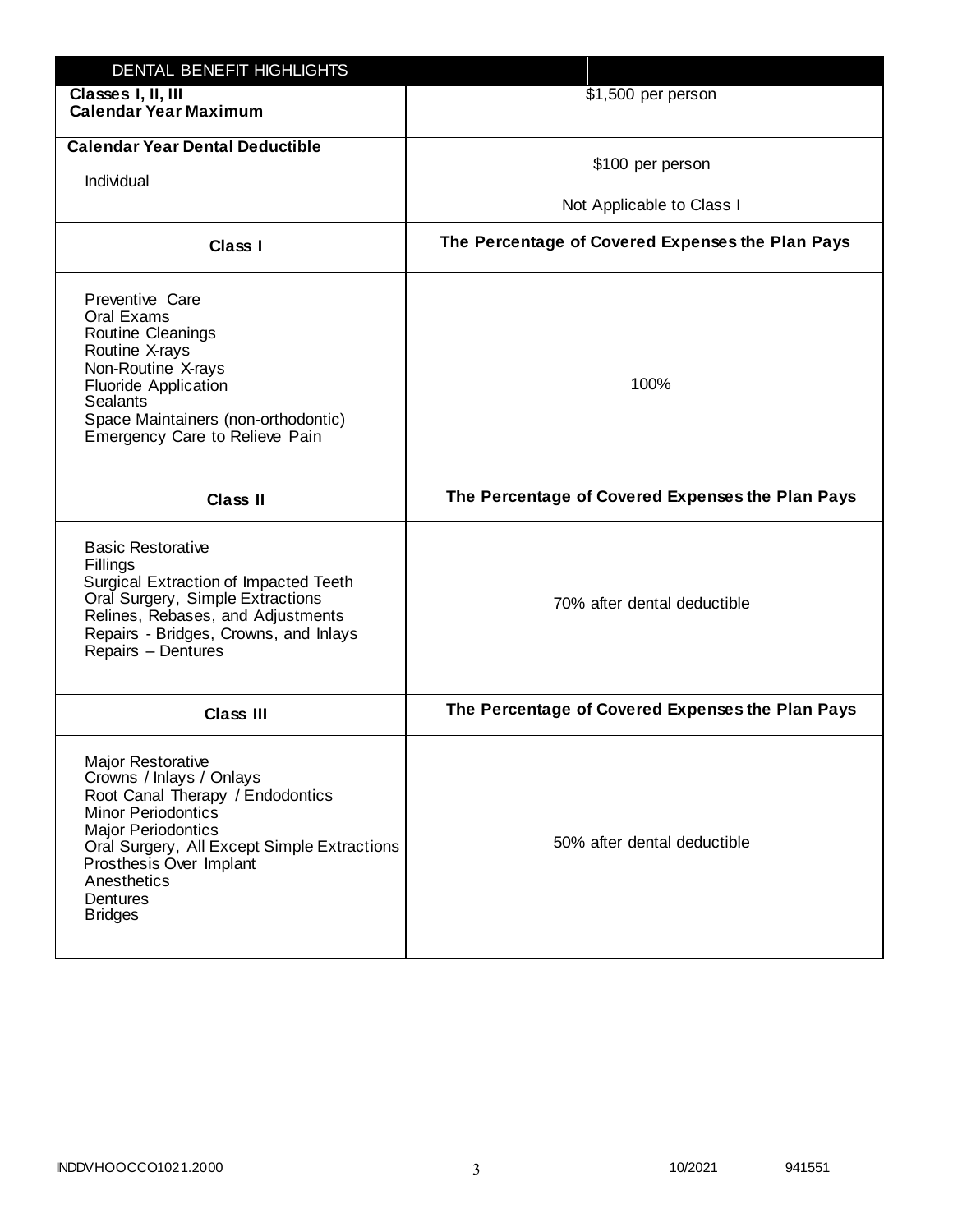| The Schedule - Vision Benefits                                                                  |                                                                                         |
|-------------------------------------------------------------------------------------------------|-----------------------------------------------------------------------------------------|
| VISION BENEFIT HIGHLIGHTS                                                                       |                                                                                         |
| Eye Examinations, including refraction                                                          | The plan pays 50% of expenses, not to exceed a \$75 calendar<br>year maximum per person |
| Materials (corrective eyeglasses or contact<br>lenses, including fittings and follow-up visits) | \$200 calendar year maximum per person                                                  |

| The Schedule - Hearing Benefits                             |                                        |
|-------------------------------------------------------------|----------------------------------------|
| <b>HEARING BENEFIT HIGHLIGHTS</b>                           |                                        |
| <b>Hearing Examinations</b>                                 | \$50 calendar year maximum per person  |
| Materials (Hearing Aids, including fittings<br>and repairs) | \$500 calendar year maximum per person |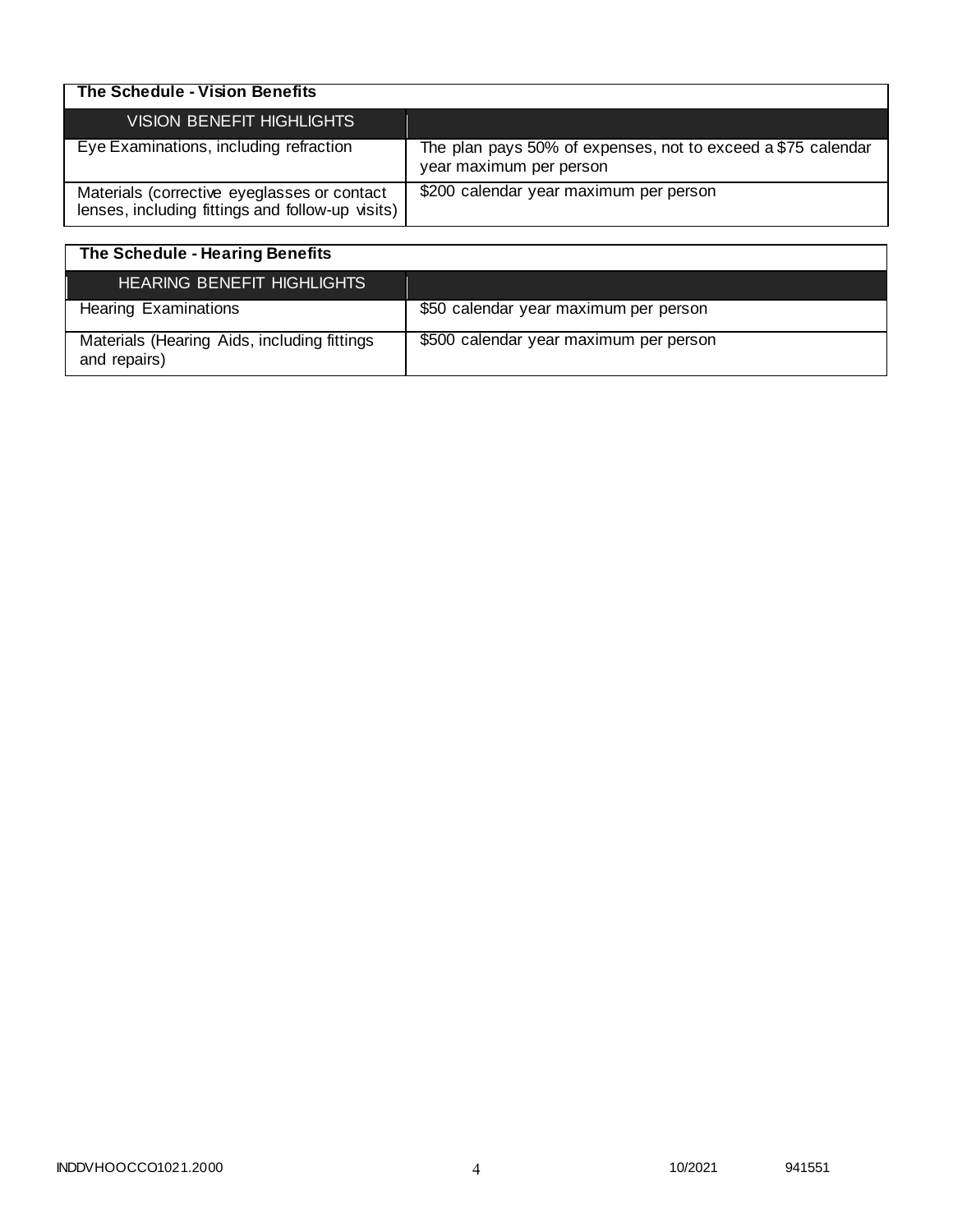# **Waiting Periods**

A Covered Person may access their dental, vision, and hearing benefit insurance once he or she has satisfied the following waiting periods:

- There is no waiting period for Class I or II dental benefits or for vision and hearing benefits.
- After 12 consecutive months of coverage dental benefits will increase to include the list of Class III procedures.

## **Missing Teeth Limitation**

There is no payment for replacement of teeth that are missing when a person first becomes insured.

This payment limitation no longer applies after 24 months of continuous coverage.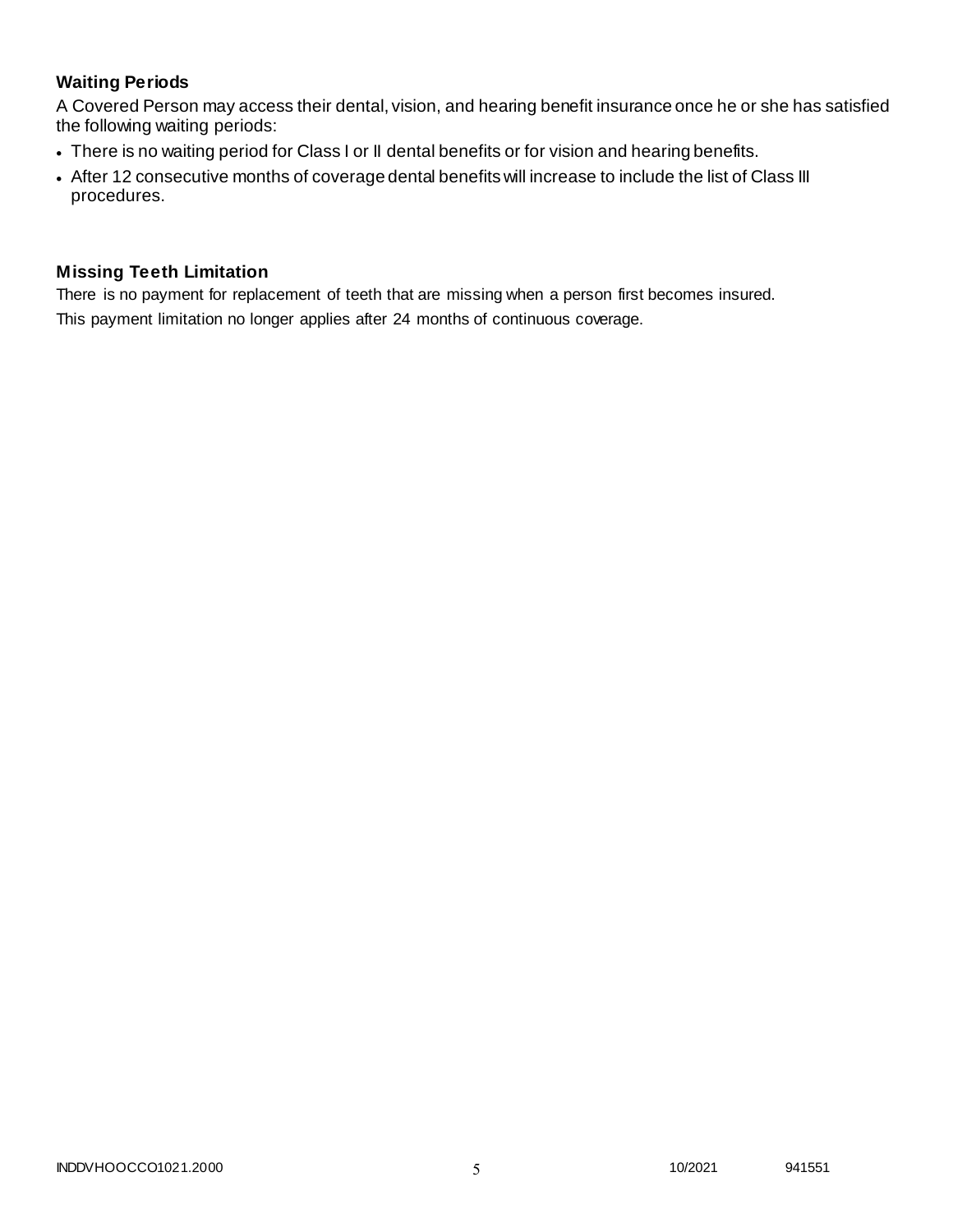## **E. Insured's Financial Responsibility**

The Insured is responsible for paying the monthly or quarterly premium on a timely basis. The Insured is also responsible to pay Providers for charges that are applied to the Deductibles, Coinsurance, and any amounts charged by Non-Participating Dental Providers in excess of the Contracted Fee. In addition, any charges for Medically Necessary and/or Dentally Necessary items that are excluded under the Policy are the responsibility of the Insured.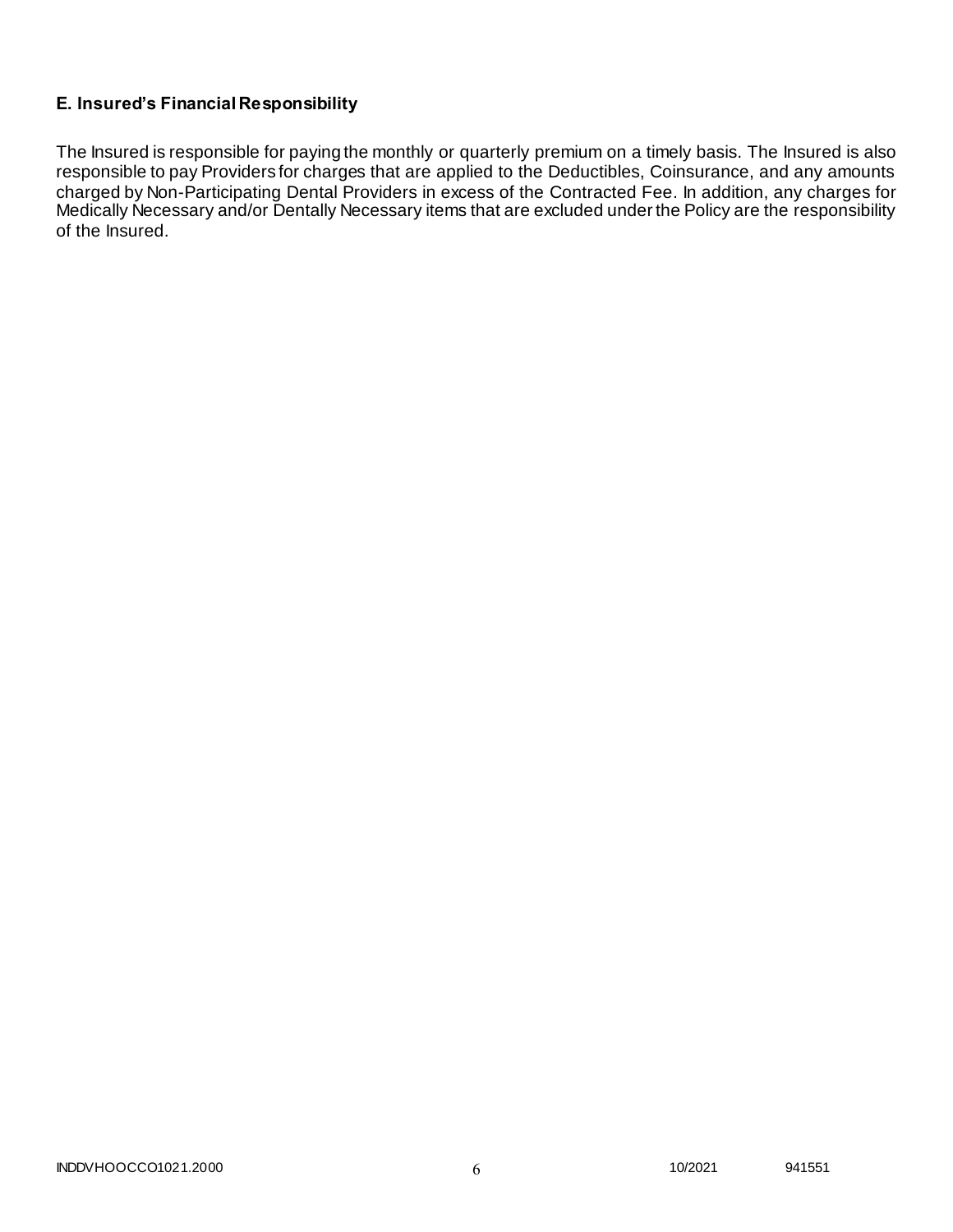# **F. Limitations/Exclusions (What is Not Covered)**

# **Expenses Not Covered**

Covered Expenses will not include, and no payment will be made for:

- procedures which are not included in the list of Covered Dental Services, Covered Vision Services, or Covered Hearing Services;
- cone beam imaging;
- instruction for plaque control, oral hygiene and diet;
- core build-ups;
- veneers;
- precious or semi-precious metals for crowns, bridges and abutments;
- restoration of teeth which have been damaged by erosion, attrition or abrasion;
- bite registrations; precision or semi-precision attachments; or splinting;
- implants or implant related services;
- orthodontic treatment, except for the treatment of cleft lip and cleft palate;
- general anesthesia or intravenous sedation, when used for the purposes of anxiety control or patient management is not covered; may be considered only when medically or dentally necessary and when in conjunction with covered complex oral surgery;
- athletic mouth guards;
- services performed solely for cosmetic reasons;
- personalization or decoration of any dental device or dental work;
- replacement of an appliance per benefit guidelines;
- services that are medical in nature:
- services and supplies received from a hospital;
- prescription drugs;
- plano lenses:
- VDT (video display terminal)/computer eyeglass benefit;
- medical or surgical treatment of the eyes;
- any type of corrective vision surgery, including LASIK surgery, radial ketatonomy (RK), automated lamellar keratoplasty (ALK), or conductive keratoplasty (CK);
- Orthoptic or vision training and any associated supplemental testing;
- any eye examination, or any corrective eyewear, required by an employer as a condition of employment;
- safety eyewear;
- sub-normal vision aids or non-prescription lenses;
- Magnification or low vision aids not shown as covered in the Schedule of Vision Coverage;
- Assistive Listening Devices (ALDs);
- medical and/or surgical treatment of the internal or external structures of the ear, including but not limited to Cochlear implants;
- Hearing Aids not prescribed by a Licensed Hearing Care Professional;
- ear protective devices or plugs;
- Hearing Aids maintenance/service contracts, ear molds and other miscellaneous repairs;
- Hearing Aids purchased online or over the counter (OTC); or
- Disposable Hearing Aids.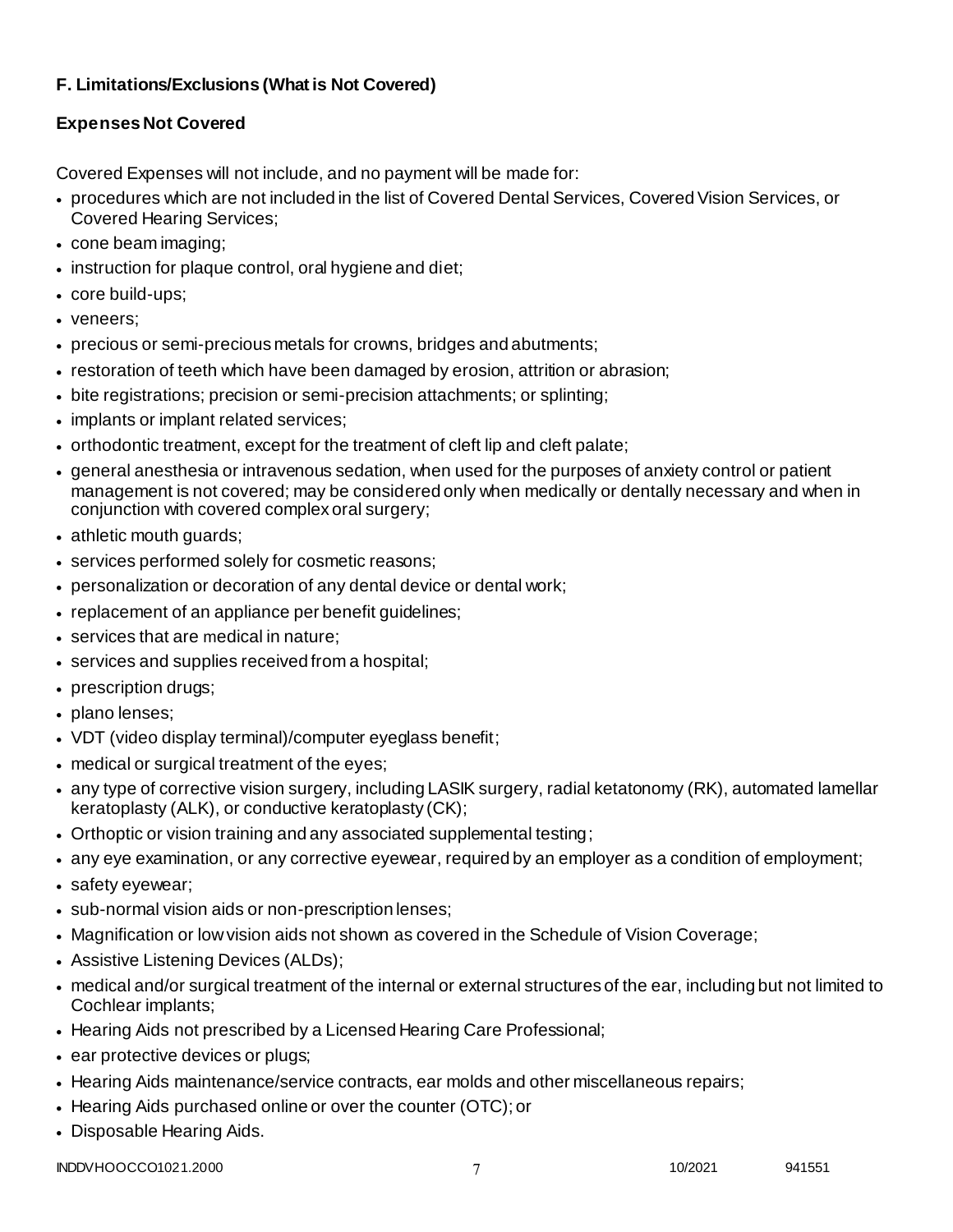## **General Limitations**

No payment will be made for expenses incurred for You or any one of Your Dependents:

- For services not specifically listed as Covered Services in this Policy;
- For services or supplies that are not Medically Necessary;
- For services received before the Effective Date of coverage;
- For services received after coverage under this Policy ends;
- For services for which You have no legal obligation to pay or for which no charge would be made if You did not have insurance coverage;
- For Professional services or supplies received or purchased directly or on Your behalf by anyone, including a Provider, from any of the following:
	- **Yourself or Your employer;**
	- a person who lives in the Covered Person's home, or that person's employer;
	- a person who is related to the Covered Person by blood, marriage or adoption, or that person's employer;
- for or in connection with an Injury arising out of, or in the course of, any employment for wage or profit;
- for or in connection with a Sickness which is covered under any workers' compensation or similar law;
- for charges made by a Hospital owned or operated by or which provides care or performs services for, the United States Government, if such charges are directly related to a condition which occurred while serving in the military or an associated auxiliary unit;
- services or supplies received due to an act of war, declared or undeclared while serving in the military or an associated auxiliary unit;
- to the extent that payment is unlawful where the person resides when the expenses are incurred;
- for charges which the person is not legally required to pay;
- for charges which would not have been made if the person had no insurance;
- to the extent that billed charges exceed the rate of reimbursement as described in the Schedule;
- for charges for unnecessary care, treatment or surgery;
- to the extent that You or any of Your Dependents is in any way paid or entitled to payment for those expenses by or through a public program, other than Medicaid;
- for or in connection with experimental procedures or treatment methods not approved by the American Dental Association or the appropriate dental specialty society;
- Procedures that are a covered expense under any other plan which provides dental, vision, or hearing benefits;
- To the extent that benefits are paid or payable for those expenses under the mandatory part of any auto insurance policy written to comply with a "no-fault" insurance law or an uninsured motorist insurance law. Cigna will take into account any adjustment option chosen under such part by You or any one of Your Dependents.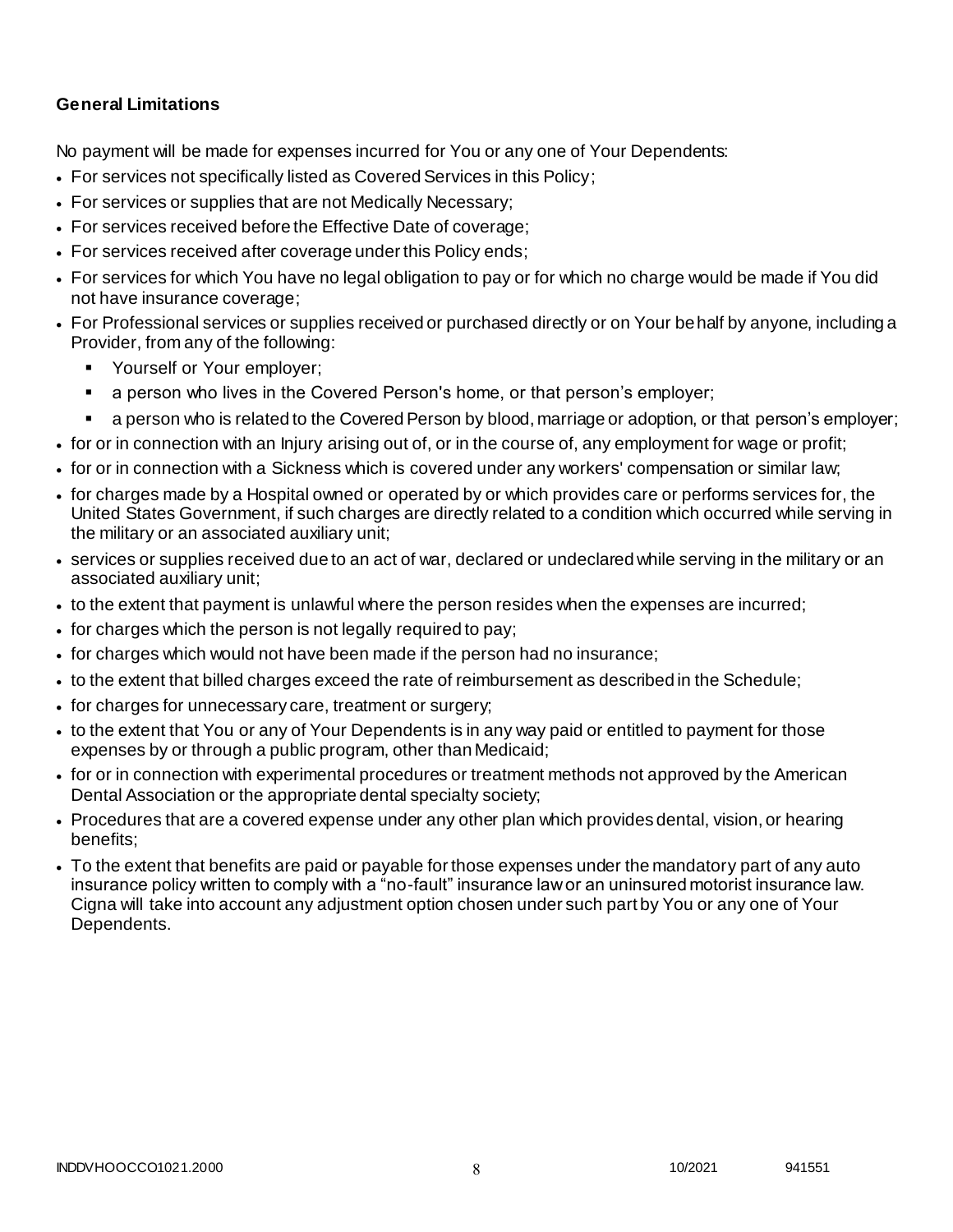## **G. Predetermination of Dental Benefits Program**

Predetermination of Benefits is a voluntary review of a Dentist's proposed treatment plan and expected charges. It is not preauthorization of service and is not required.

The treatment plan should include supporting pre-operative x-rays and other diagnostic materials as requested by Cigna's dental consultant. If there is a change in the treatment plan, a revised plan should be submitted.

Cigna will determine covered dental expenses for the proposed treatment plan. If there is no Predetermination of Benefits, Cigna will determine covered dental expenses when it receives a claim.

Review of proposed treatment is advised whenever extensive dental work is recommended when charges exceed **\$500**.

Predetermination of Benefits is not a guarantee of a set payment. Payment is based on the services that are actually delivered and the coverage in force at the time services are completed.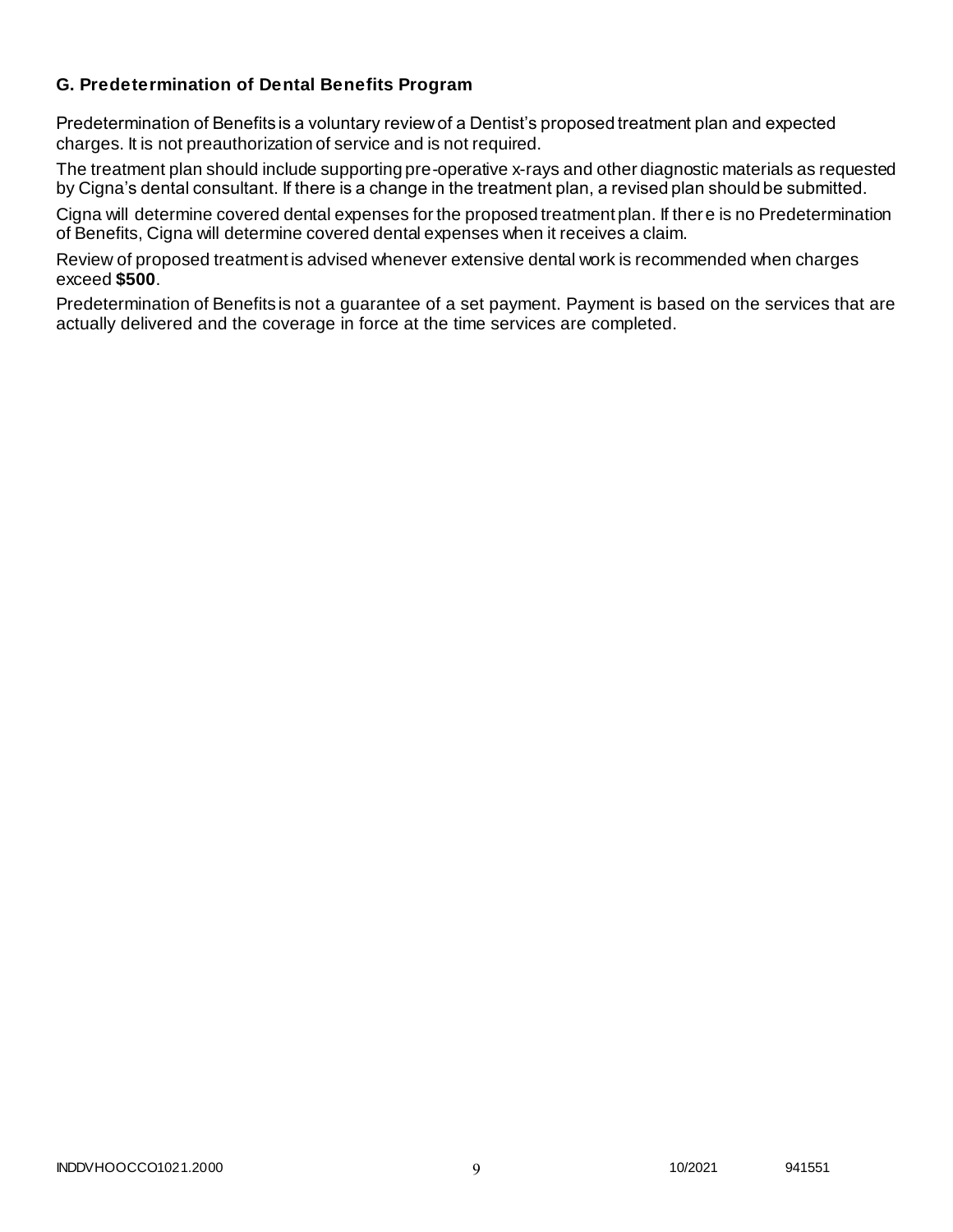## **H. General Provisions**

# **APPEALS AND COMPLAINTS**

For the purposes of this section, any reference to "You," "Your" or "Yourself" also refers to a representative or provider designated by You to act on Your behalf, unless otherwise noted.

We want You to be completely satisfied with the care You receive. That is why We have established a process for addressing Your concerns and solving Your problems.

#### **Start with Member Services**

We are here to listen and help. If You have a concern regarding a person, a service, the quality of care, or contractual benefits, You can call Our toll-free number and explain Your concern to one of Our Customer Service representatives. You can also express that concern in writing. Please call or write to Us at the following:

Customer Services Toll-Free Number or address on mycigna.com, explanation of benefits or claim form

We will do Our best to resolve the matter on Your initial contact. If We need more time to review or investigate Your concern, We will get back to You as soon as possible, but in any case within 30 days. If You are not satisfied with the results of a coverage decision, You can start the appeals procedure.

## **Appeals Procedure**

Cigna has a two step appeals procedure for coverage decisions. To initiate an appeal, You must submit a request for an appeal in writing within 365 days of receipt of a denial notice. You shou ld state the reason why You feel Your appeal should be approved and include any information supporting Your appeal. If You are unable or choose not to write, You may ask to register Your appeal by telephone. Call or write to Us at the toll-free number or address on Your Benefit Identification card, explanation of benefits or claim form.

#### **Level One Appeal**

Your appeal will be reviewed and the decision made by someone not involved in the initial decision. Appeals involving Medical Necessity or clinical appropriateness will be considered by a health care professional.

For level one appeals, We will respond in writing with a decision within 30 calendar days after We receive an appeal for a postservice coverage determination. If more time or information is needed to make the determination, We will notify You in writing to request an extension of up to 15 calendar days and to specify any additional information needed to complete the review.

If You are not satisfied with Our level-one appeal decision, You may request a level-two appeal.

#### **Level Two Appeal**

If You are dissatisfied with Our level one appeal decision, You may request a second review. To start a level two appeal, follow the same process required for a level one appeal.

Most requests for a second review will be conducted by the Appeals Committee, which consists of at least three people. Anyone involved in the prior decision may not vote on the Committee. For appeals involving Medical Necessity or clinical appropriateness, the Committee will consult with at least one Dentist reviewer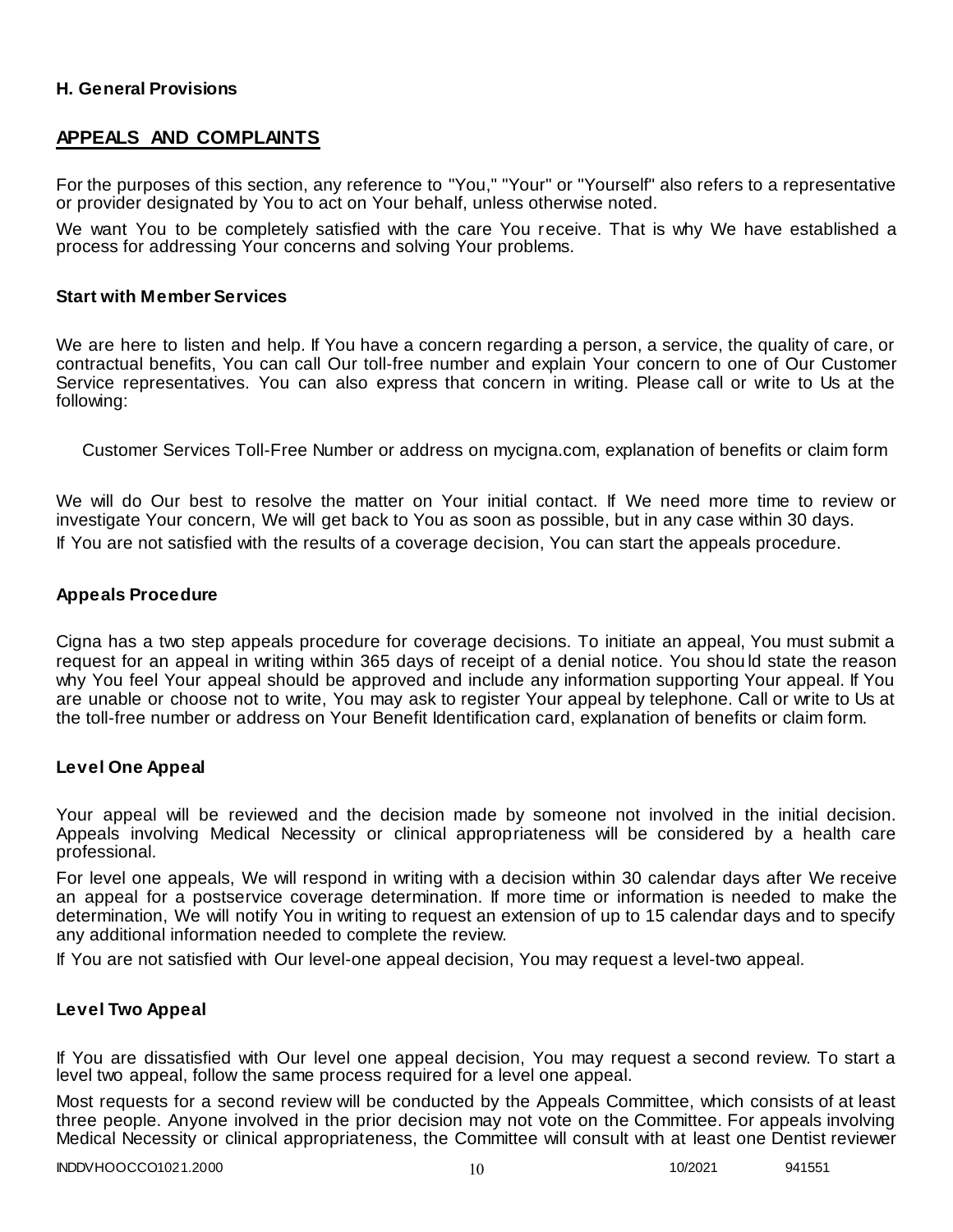in the same or similar specialty as the care under consideration. You may present Your situation to the Committee in person or by conference call.

For level two appeals We will acknowledge in writing that We have received Your request and schedule a Committee review. For postservice claims, the Committee review will be completed within 30 calendar days. If more time or information is needed to make the determination, We will notify You in writing to request an extension of up to 15 calendar days and to specify any additional information needed by the Committee to complete the review. You will be notified in writing of the Committee's decision within five working days after the Committee meeting, and within the Committee review time frames above if the Committee does not approve the requested coverage.

### **Notice of Benefit Determination on Appeal**

Every notice of an appeal decision will be provided in writing or electronically and, if an adverse determination, will include:

- (1) the specific reason or reasons for the denial decision;
- (2) reference to the specific Policy provisions on which the decision is based;
- (3) a statement that the claimant is entitled to receive, upon request and free of charge, reasonable access to and copies of all documents, records, and other Relevant Information as defined;
- (4) upon request and free of charge, a copy of any internal rule, guideline, protocol or other similar criterion that was relied upon in making the adverse determination regarding Your appeal, and an explanation of the scientific or clinical judgment for a determination that is based on a medical necessity, experimental treatment or other similar exclusion or limit.

#### **Relevant Information**

Relevant Information is any document, record, or other information which was relied upon in making the benefit determination; was submitted, considered, or generated in the course of making the benefit determination, without regard to whether such document, record, or other information was relied upon in making the benefit determination; demonstrates compliance with the administrative processes and safeguards required by federal law in making the benefit determination; or constitutes a statement of policy or guidance with respect to the plan concerning the denied treatment option or benefit or the claimant's diagnosis, without regard to whether such advice or statement was relied upon in making the benefit determination.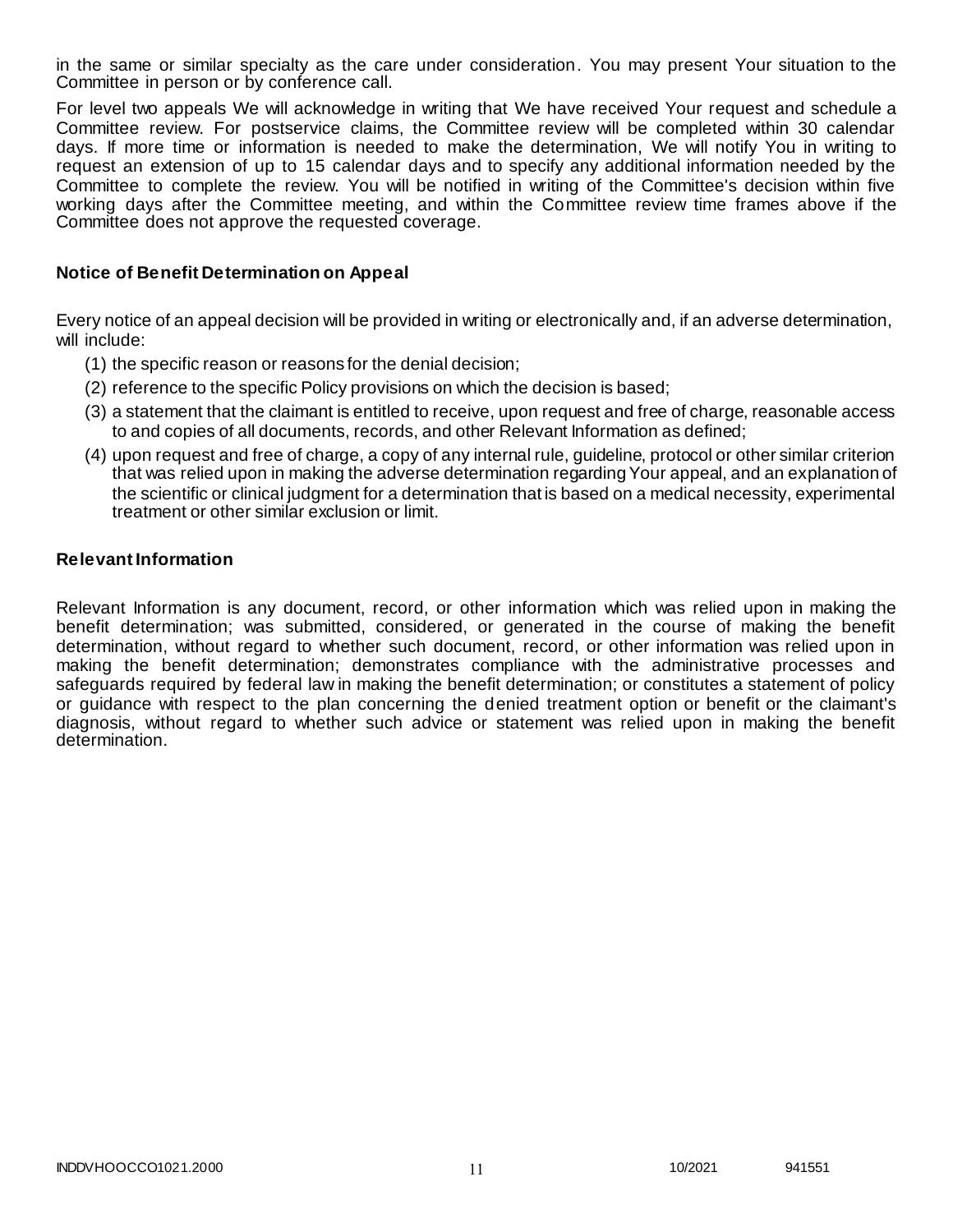# **I. Participating Dental Providers**

Cigna will provide a current list of Dentists currently participating with Cigna and their locations to each Covered Person upon request.

To verify if a Dentist is currently participating with Cigna and is accepting new Cigna Insureds, the Covered Person should visit Our website at mycigna.com.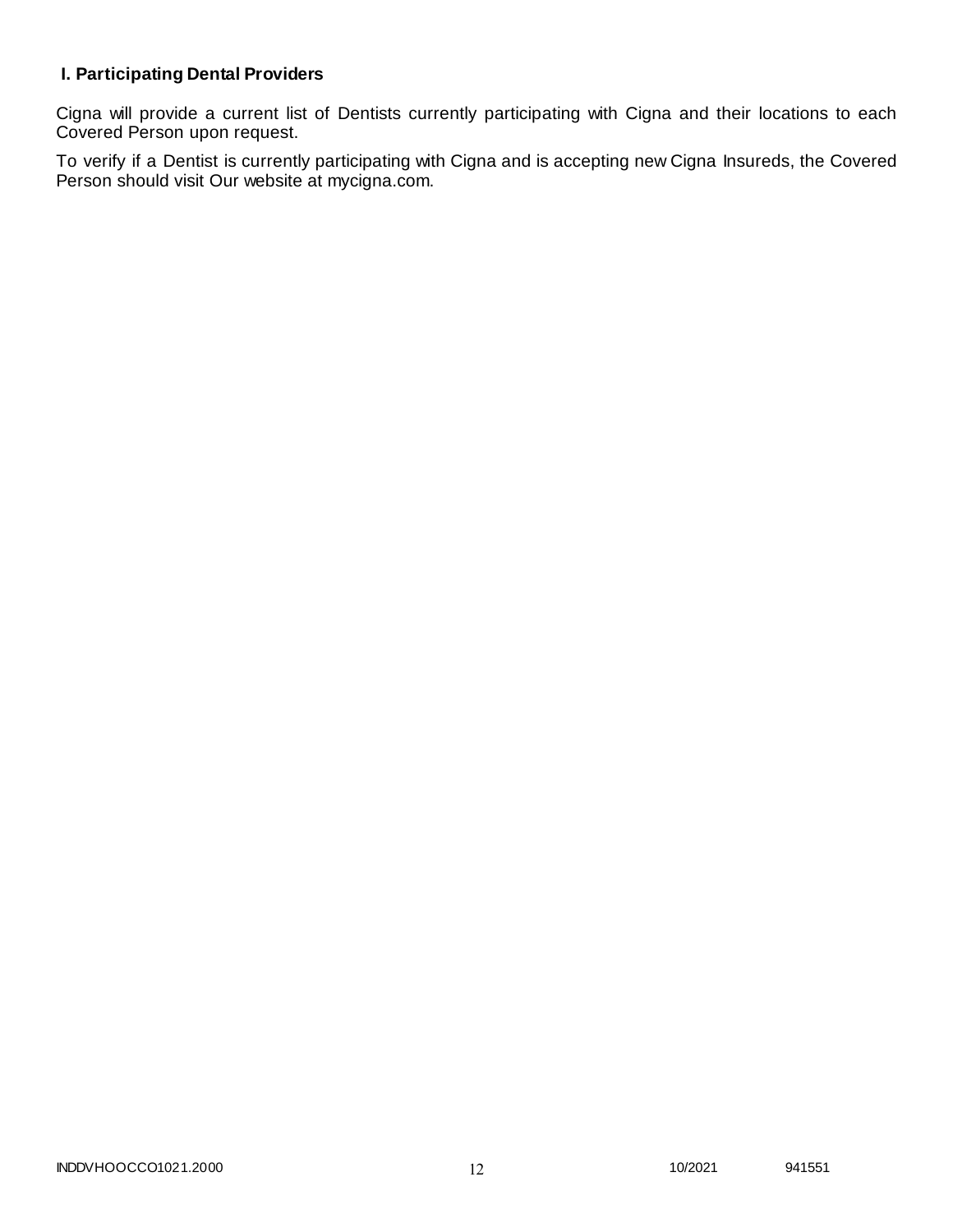## **J. Renewability, Eligibility, and Continuation**

1. The Policy will renew except for the specific events stated in the Policy. Cigna may change the premiums of the Policy with 60 days written notice to the Insured. However, Cigna will not refuse to renew or change the premium schedule for the Policy on an individual basis, but only for all Insureds in the same class and covered under the same Policy as You.

2. The individual plan is designed for residents of Colorado who are not enrolled under or covered by any other group or individual health coverage. You must notify Cigna of all changes that may affect any Covered Person's eligibility under the Policy.

3. You or Your Dependent(s) will become ineligible for coverage:

- When premiums are not paid according to the due dates and grace periods described in the premium section.
- With respect to Your Spouse, Domestic Partner, or partner to a Civil Union: when the Spouse is no longer married to the Insured or when the union is dissolved.
- With respect to You and Your Family Member(s): when You no longer meet the requirements listed in the Conditions of Eligibility section.
- The date the Policy terminates.
- **When the Insured no longer lives in the Service Area.**

4. If a Covered Person's eligibility under this Plan would terminate due to the Insured's death, divorce or if other Dependents would become ineligible due to age or no longer qualify as dependents for coverage under this Plan; except for the Insured's failure to pay premium, the Covered Person's insurance will be continued if the Covered Person exercising the continuation right notifies Cigna and pays the appropriate monthly premium within 60 days following the date this Policy would otherwise terminate. Any waiting periods in the new Plan will be considered as being met to the extent coverage was in force under this Plan.

5. If a Participating Provider leaves the network for any reason, all Covered Persons who are patients of that Participating Provider will be notified by Us, in writing, prior to the Participating Provider's termination. A Covered Person must be undergoing treatment, or have been seen at least once in the previous 12 months, by the Participating Provider in order to be considered in an active course of treatment. The continuity of care period for a Covered Persons who are undergoing an active course of treatment shall extend to the earlier of:

- The termination of the course of treatment by the Covered Person or the treating provider;
- Ninety (90) days after the effective date of the provider's departure or termination from the network, unless the Our Medical Director determines that a longer period is necessary;
- The date that care is successfully transitioned to a current Participating Provider
- Benefit limitations under the plan are met or exceeded;
- The date that the coverage is terminated; or
- The care is no longer Medically Necessary.